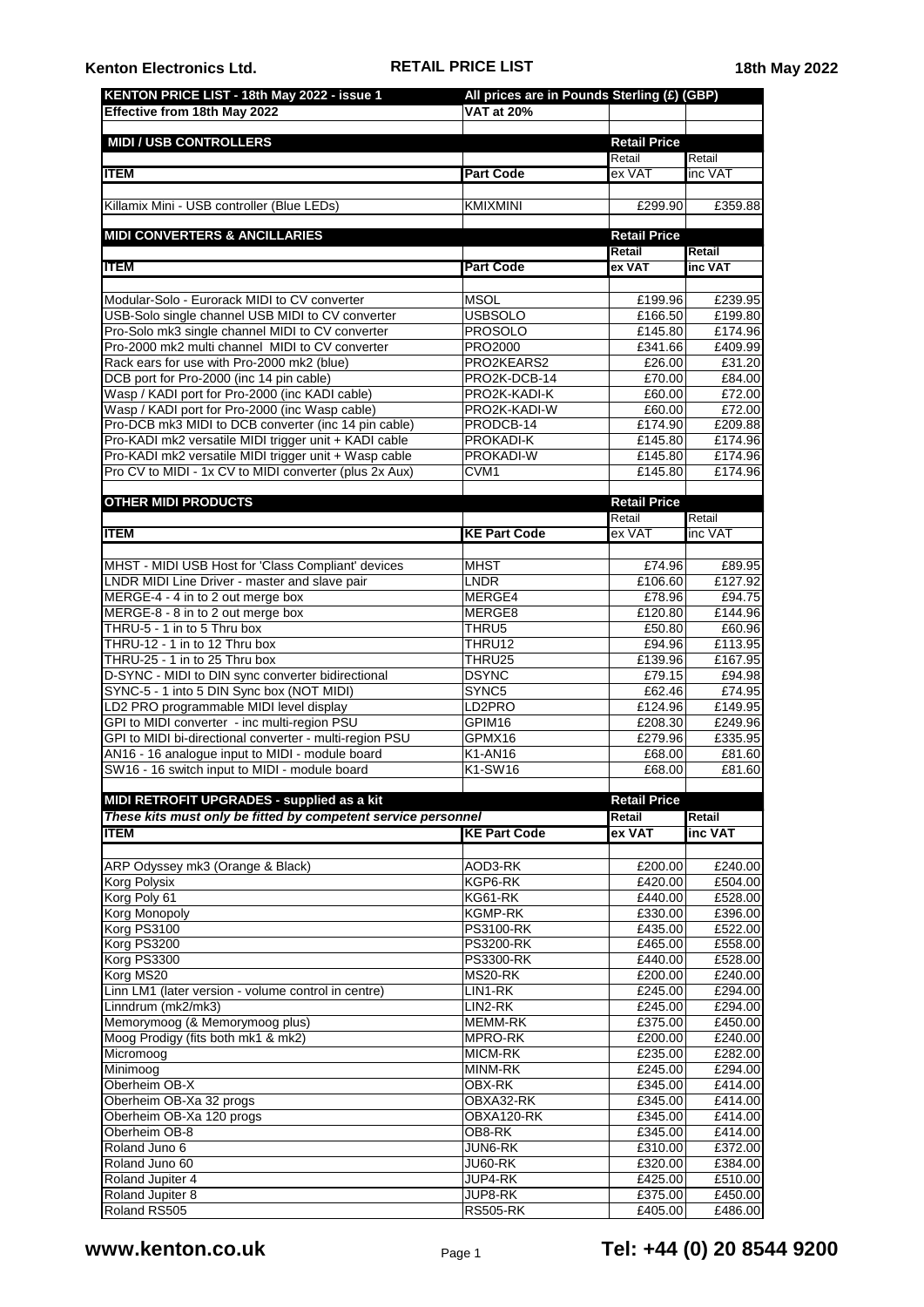## **Kenton Electronics Ltd. RETAIL PRICE LIST 18th May 2022**

| Roland Vocoder VP330 mk1 (rocker switches)                              | RVOC1-RK                             | £350.00             | £420.00            |
|-------------------------------------------------------------------------|--------------------------------------|---------------------|--------------------|
| Roland Vocoder VP330 mk2 (switches with LEDs)                           | RVOC2-RK                             | £420.00             | £504.00            |
| Roland SH-101                                                           | S101-RK                              | £230.00             | £276.00            |
| Roland CR-68                                                            | CR68-RK                              | £280.00             | £336.00            |
| Roland CR-78                                                            | CR78-RK                              | £250.00             | £300.00            |
| Roland TR-808                                                           | T808-RK                              | £250.00             | £300.00            |
| Sequential Prophet 5 rev2<br>Sequential Prophet 5 rev3.0 & 3.1          | <b>PRO520-RK</b><br><b>PRO531-RK</b> | £295.00<br>£295.00  | £354.00<br>£354.00 |
| Sequential Prophet 5 rev3.2                                             | <b>PRO532-RK</b>                     | £295.00             | £354.00            |
| Sequential Prophet 5 rev3.3                                             | <b>PRO533-RK</b>                     | £295.00             | £354.00            |
| Sequential Pro-One                                                      | PRO1-RK                              | £230.00             | £276.00            |
| Solina String Ensemble Mk1 version                                      | SSTR-MK1-RK                          | £295.00             | £354.00            |
| Solina String Ensemble Mk2 version                                      | SSTR-MK2-RK                          | £305.00             | £366.00            |
| Yamaha CS-10                                                            | CS10-RK                              | £200.00             | £240.00            |
| Yamaha CS50                                                             | CS50-RK                              | £495.00             | £594.00            |
| Yamaha CS60                                                             | CS60-RK                              | £495.00             | £594.00            |
| Yamaha CS70M                                                            | CS70-RK                              | £320.00             | £384.00            |
| Yamaha CS80                                                             | CS80-RK                              | £525.00             | £630.00            |
|                                                                         |                                      |                     |                    |
| MIDI RETROFIT UPGRADES - including factory fitting                      |                                      | <b>Retail Price</b> |                    |
| price includes kit & fitting by KENTON engineers at our works in London |                                      | Retail              | Retail             |
| <b>ITEM</b>                                                             | <b>KE Part Code</b>                  | ex VAT              | inc VAT            |
|                                                                         |                                      |                     |                    |
| ARP Odyssey mk1 (grey face)                                             | AOD1-INH                             | £325.00             | £390.00            |
| ARP Odyssey mk2 (black/gold)                                            | AOD2-INH                             | £325.00             | £390.00            |
| ARP Odyssey mk3 (black/orange)                                          | AOD3-INH                             | £325.00             | £390.00            |
| ARP 2600                                                                | A260-INH                             | £325.00             | £390.00            |
| Korg Polysix                                                            | KGP6-INH                             | £580.00             | £696.00            |
| Korg Poly 61                                                            | KG61-INH                             | £600.00             | £720.00            |
| <b>Korg Monopoly</b>                                                    | <b>KGMP-INH</b>                      | £490.00             | £588.00            |
| Korg PS3100<br>Korg PS3200                                              | PS3100-INH<br><b>PS3200-INH</b>      | £600.00<br>£630.00  | £720.00<br>£756.00 |
| Korg PS3300                                                             | <b>PS3300-INH</b>                    | £605.00             | £726.00            |
| Korg MS-10                                                              | MS10-INH                             | £310.00             | £372.00            |
| Korg MS-20                                                              | MS20-INH                             | £310.00             | £372.00            |
| Korg 700S                                                               | <b>K700-INH</b>                      | £310.00             | £372.00            |
| Memorymoog (& Memorymoog plus)                                          | <b>MEMM-INH</b>                      | £550.00             | £660.00            |
| Micromoog                                                               | <b>MICM-INH</b>                      | £360.00             | £432.00            |
| Minimoog                                                                | MINM-INH                             | £370.00             | £444.00            |
| Moog Prodigy                                                            | <b>MPRO-INH</b>                      | £325.00             | £390.00            |
| Linn LM1 (later version - volume control in centre)                     | LIN1-INH                             | £365.00             | £438.00            |
| Linndrum (mk2/mk3)                                                      | LIN2-INH                             | £365.00             | £438.00            |
| Oberheim OB-X                                                           | <b>OBX-INH</b>                       | E520.00             | £624.00            |
| Oberheim OB-Xa 32 progs                                                 | OBXA32-INH                           | £520.00             | £624.00            |
| Oberheim OB-Xa 120 progs                                                | OBXA120-INH                          | £520.00             | £624.00            |
| Oberheim OB-8                                                           | OB8-INH                              | £520.00             | £624.00            |
| Roland Juno 60                                                          | JU60-INH                             | £495.00             | £594.00            |
| Roland Juno 6                                                           | JUN6-INH                             | £485.00             | £582.00            |
| Roland Jupiter 4<br>Roland Jupiter 8                                    | JUP4-INH<br>JUP8-INH                 | £600.00             | £720.00<br>£660.00 |
| Roland SH-101                                                           | S101-INH                             | £550.00<br>£355.00  | £426.00            |
| Roland Vocoder VP330 mk1 (rocker switches)                              | RVOC1-INH                            | £525.00             | £630.00            |
| Roland Vocoder VP330 mk2 (switches with LEDs)                           | RVOC2-INH                            | £595.00             | £714.00            |
| Roland TR-808                                                           | <b>TR808-INH</b>                     | E405.00             | £486.00            |
| Roland CR-68                                                            | CR68-INH                             | £450.00             | £540.00            |
| Roland CR-78                                                            | CR78-INH                             | £420.00             | £504.00            |
| Sequential Prophet 5 rev2                                               | PRO520-INH                           | £470.00             | £564.00            |
| Sequential Prophet 5 rev3.0 & 3.1                                       | PRO531-INH                           | £470.00             | £564.00            |
| Sequential Prophet 5 rev3.2                                             | PRO532-INH                           | £470.00             | £564.00            |
| Sequential Prophet 5 rev3.3                                             | PRO533-INH                           | £470.00             | £564.00            |
| Sequential Pro-One                                                      | PRO1-INH                             | £355.00             | £426.00            |
| Solina String Ensemble ARP version                                      | SSTR-MK1-INH                         | £470.00             | £564.00            |
| Solina String Ensemble Eminent version                                  | SSTR-MK2-INH                         | £515.00             | £618.00            |
| Yamaha CS80                                                             | $\overline{\text{CS}}80$ -INH        | £825.00             | £990.00            |
| Yamaha CS70M                                                            | CS70-INH                             | £470.00             | £564.00            |
| Yamaha CS60                                                             | CS60-INH                             | £705.00             | £846.00            |
| Yamaha CS50                                                             | CS50-INH                             | £705.00             | £846.00            |
| Yamaha CS-5                                                             | CS05-INH                             | £325.00             | £390.00            |
| Yamaha CS-10                                                            | CS10-INH                             | £325.00             | £390.00            |
| Yamaha CS-15<br>Yamaha CS-30 (monophonic)                               | CS15-INH<br>CS30-INH                 | £325.00<br>£325.00  | £390.00<br>£390.00 |
|                                                                         |                                      |                     |                    |
|                                                                         |                                      |                     |                    |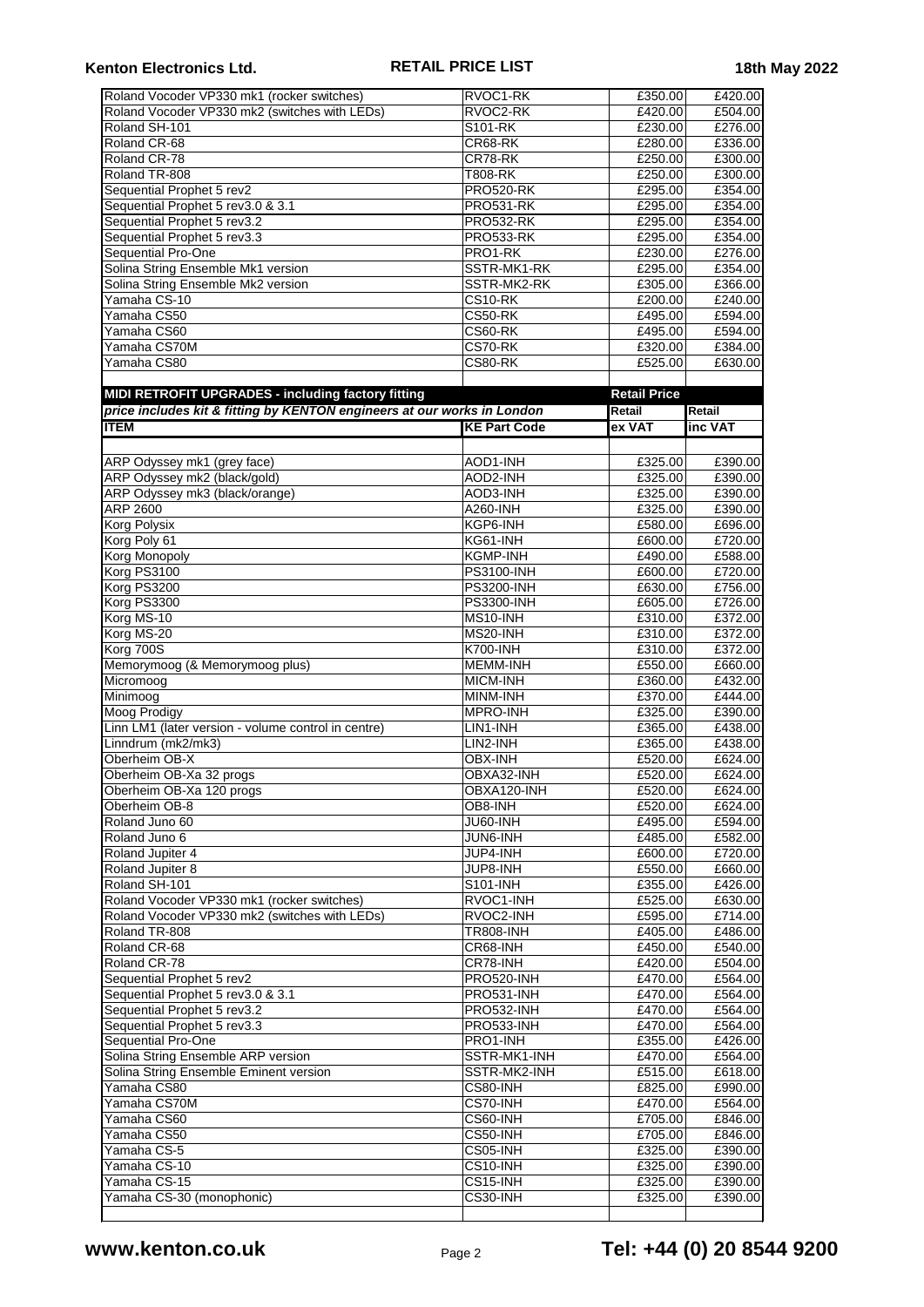| <b>SOCKET UPGRADES - supplied as a kit</b>                                                               |                                 | <b>Retail Price</b>  |                                                                                                                                                                                                                                                               |
|----------------------------------------------------------------------------------------------------------|---------------------------------|----------------------|---------------------------------------------------------------------------------------------------------------------------------------------------------------------------------------------------------------------------------------------------------------|
| These kits must only be fitted by competent service personnel                                            |                                 | Retail               | Retail                                                                                                                                                                                                                                                        |
| <b>ITEM</b>                                                                                              | <b>KE Part Code</b>             | ex VAT               | inc VAT                                                                                                                                                                                                                                                       |
|                                                                                                          |                                 |                      |                                                                                                                                                                                                                                                               |
| Arp Odyssey Mk1 - 4 skt (cv / gate / trig /filter)                                                       | AOD1-4SK                        | £33.00               | £39.60                                                                                                                                                                                                                                                        |
| Arp Odyssey Mk2/3 - 1 skt (filter)<br>Jen SX1000 HzV / gate / filter kit (Hz/V)                          | AOD3-1SK<br><b>SX1000HV-3SK</b> | £11.00               | £13.20                                                                                                                                                                                                                                                        |
|                                                                                                          | SX1000VO-3SK                    | £105.00<br>£155.00   | £126.00<br>£186.00                                                                                                                                                                                                                                            |
| Jen SX1000 CV / gate / filter kit (Volt/Oct)<br>Jen SX2000 - 3 skt (cv / gate / filter)                  | SX2000-3SK                      | £55.00               | £66.00                                                                                                                                                                                                                                                        |
| Kawai 100F - 3skt (cv / gate / filter)                                                                   | K100F-3SK                       | £77.00               | £92.40                                                                                                                                                                                                                                                        |
| Korg 700/700s - 3 skt (Hz/V / gate / filter                                                              | K700-3SK                        | E55.00               | £66.00                                                                                                                                                                                                                                                        |
| Korg 770 - 3 skt (cv / gate / filter)                                                                    | K770-3SK                        | £27.50               | £33.00                                                                                                                                                                                                                                                        |
| Korg 800DV - 3 skt (cv / gate / filter)                                                                  | K800-3SK                        | £105.00              | £126.00                                                                                                                                                                                                                                                       |
| Korg 800DV - 6 skt (cv / gate / filter)                                                                  | K800-6SK                        | £140.00              | £168.00                                                                                                                                                                                                                                                       |
| Moog Prodigy - 3 skt (cv / gate / filter)(early models)                                                  | MPRO-3SK                        | £52.80               | £63.36                                                                                                                                                                                                                                                        |
| Moog Prodigy - filter skt only (late models)                                                             | MPRO-1SK                        | £11.00               | £13.20                                                                                                                                                                                                                                                        |
| Moog Rogue 1 skt (filter)                                                                                | MROG-1SK                        | £11.00               | £13.20                                                                                                                                                                                                                                                        |
| Moog Source - 1 skt (filter)                                                                             | MSRC-1SK                        | £11.00               | £13.20                                                                                                                                                                                                                                                        |
| Oberheim 4 voice - cv/gate/filt for each voice                                                           | OB4V-12SK                       | £44.00               | £52.80                                                                                                                                                                                                                                                        |
| Octave Cat - 3 skt (cv / gate / filter)                                                                  | OCAT-3SK                        | £55.00               | £66.00                                                                                                                                                                                                                                                        |
| Roland CR78 kadi port kit (for use with Pro-KADI)                                                        | CR78KADI-SK                     | £66.00               | £79.20                                                                                                                                                                                                                                                        |
| Roland CR8000 kadi port kit (for use with Pro-KADI)                                                      | CR8000KADI-SK                   | £88.00               | £105.60                                                                                                                                                                                                                                                       |
| Roland MC202 4 skt (cv /gate / filter / portamento)                                                      | MC202-4SK                       | £36.30               | £43.56                                                                                                                                                                                                                                                        |
| Roland TB303 - 3 skt (cv / gate / filter)                                                                | TB303-3SK                       | £26.40               | £31.68                                                                                                                                                                                                                                                        |
| Roland TB303 - 5 skt (cv / gate / filter / accent / slide)                                               | TB303-5SK                       | £44.00               | £52.80                                                                                                                                                                                                                                                        |
| Roland SH101 - 1skt (filter only)                                                                        | SH101-1SK                       | £11.00               | £13.20                                                                                                                                                                                                                                                        |
| Roland SH101 - 2 skt (filter & modulation)                                                               | SH101-2SK                       | £19.80               | £23.76                                                                                                                                                                                                                                                        |
| Roland SH3A - 3 skt (cv / gate / filter)                                                                 | SH3A-3SK                        | £79.20               | £95.04                                                                                                                                                                                                                                                        |
| Roland SH1000 - 3 skt (cv / gate / filter)                                                               | SH1000-3SK                      | £79.20               | £95.04                                                                                                                                                                                                                                                        |
| Roland SH09 - 1 skt (filter)                                                                             | SH09-1SK                        | £11.00               | £13.20                                                                                                                                                                                                                                                        |
| Roland TR606 5 audio out kit                                                                             | <b>TR606OUT-5SK</b>             | £22.00               | £26.40                                                                                                                                                                                                                                                        |
| Roland TR606 kadi port kit (for use with Pro-KADI)                                                       | TR606KADI-SK                    | £44.00               | £52.80                                                                                                                                                                                                                                                        |
| Roland TR808 kadi port kit (for use with Pro-KADI)                                                       | TR808KADI-SK                    | £44.00               | £52.80                                                                                                                                                                                                                                                        |
| Yamaha CS-5 - 1 skt (filter)                                                                             | CS5-1SK                         | £11.00               | £13.20                                                                                                                                                                                                                                                        |
| Yamaha CS-10 - 1 skt (filter)                                                                            | <b>CS10-1SK</b>                 | £11.00               | £13.20                                                                                                                                                                                                                                                        |
| Yamaha CS-15 - 1 skt (filter)                                                                            | <b>CS15-1SK</b>                 | £11.00               | £13.20                                                                                                                                                                                                                                                        |
| Yamaha CS-15D - 1 skt (filter)                                                                           | $\overline{CS15D-1}$ SK         | £11.00               | £13.20                                                                                                                                                                                                                                                        |
|                                                                                                          |                                 |                      |                                                                                                                                                                                                                                                               |
| Yamaha CS-30 - 2 skt (filter)                                                                            | CS30-2SK                        | £17.60               |                                                                                                                                                                                                                                                               |
|                                                                                                          |                                 |                      | £21.12                                                                                                                                                                                                                                                        |
| <b>SOCKET UPGRADES - including factory fitting</b>                                                       |                                 | <b>Retail Price</b>  |                                                                                                                                                                                                                                                               |
| price includes kit & fitting by KENTON engineers at our works in London                                  |                                 | Retail               | Retail                                                                                                                                                                                                                                                        |
| <b>ITEM</b>                                                                                              | <b>KE Part Code</b>             | ex VAT               | inc VAT                                                                                                                                                                                                                                                       |
|                                                                                                          | AOD1-4INH                       | £96.60               |                                                                                                                                                                                                                                                               |
| Arp Odyssey Mk1 - 4 skt - (cv / gate / trig / filter)                                                    | AOD3-1INH                       |                      |                                                                                                                                                                                                                                                               |
| Arp Odyssey Mk2/3 - 1 skt (filter)                                                                       | SX1000HV-3INH                   | £53.00<br>£175.00    |                                                                                                                                                                                                                                                               |
| Jen SX1000 - 3 skt (HzV/gate/filter) (Hz/V)<br>Jen SX1000 - 3 skt (cv / gate / filter) (Volt/Oct)        | SX1000VO-3INH                   | £225.00              |                                                                                                                                                                                                                                                               |
|                                                                                                          | SX2000-3INH                     | £117.80              |                                                                                                                                                                                                                                                               |
| Jen SX2000 - 3 skt (cv / gate / filter)<br>Kawai 100F - 3 skt (cv / gate / filter)                       | K100F-3INH                      | £143.70              |                                                                                                                                                                                                                                                               |
| Korg 700/700s - 3 skt - (HzV / gate / filter)                                                            | K700-3INH                       | £141.30              |                                                                                                                                                                                                                                                               |
| Korg 770 - 3 skt (cv / gate / filter)                                                                    | K770-3INH                       | £100.00              |                                                                                                                                                                                                                                                               |
| Korg 800DV - 3 skt (cv / gate / filter)                                                                  | K800-3INH                       | £165.00              |                                                                                                                                                                                                                                                               |
| Korg 800DV - 6 skt (cv / gate / filter)                                                                  | K800-6INH                       | £220.00              |                                                                                                                                                                                                                                                               |
| Moog Minimoog CV/Gate modification                                                                       | MINMCG-2INH                     | £94.20               | £113.04                                                                                                                                                                                                                                                       |
| Moog Prodigy - 3 skt (cv / gate / filter)(early models)                                                  | MPRO-3INH                       | £112.00              |                                                                                                                                                                                                                                                               |
| Moog Prodigy - filter skt only (late models)                                                             | MPRO-1INH                       | £53.00               |                                                                                                                                                                                                                                                               |
| Moog Rogue - 1skt - (filter)                                                                             | MROG-1INH                       | £53.00               |                                                                                                                                                                                                                                                               |
| Moog Source - 1 skt - (filter)                                                                           | MSRC-1INH                       | £65.00               |                                                                                                                                                                                                                                                               |
| Oberheim 4 voice - cv/gate/filter for each voice                                                         | OB4V-12INH                      | £171.00              |                                                                                                                                                                                                                                                               |
| Octave Cat - 3 skt (cv / gate / filter)                                                                  | OCAT-3INH                       | £120.00              |                                                                                                                                                                                                                                                               |
| Roland CR78 add kadi port (for use with Pro-KADI)                                                        | CR78KADI-INH                    | £141.00              |                                                                                                                                                                                                                                                               |
| Roland CR8000 add kadi port (for use with Pro-KADI)                                                      | CR8000KADI-INH                  | £155.00              |                                                                                                                                                                                                                                                               |
| Roland MC202 - 4 skt - (cv / gate / filter / portamento)                                                 | <b>MC202-4INH</b>               | £106.00              |                                                                                                                                                                                                                                                               |
| Roland TB303 - 3 skt - (cv / gate / filter)                                                              | TB303-3INH                      | $\overline{E}$ 77.00 |                                                                                                                                                                                                                                                               |
| Roland TB303 - 5 skt - (cv / gate / filt / accent / slide)                                               | <b>TB303-5INH</b>               | £100.00              |                                                                                                                                                                                                                                                               |
| Roland SH101 - 1 skt - (filter only)                                                                     | <b>SH101-1INH</b>               | £59.00               |                                                                                                                                                                                                                                                               |
| Roland SH101 - 2 skt - (filter & modulation)                                                             | <b>SH101-2INH</b>               | £63.60               |                                                                                                                                                                                                                                                               |
| Roland SH3A - 3 skt - (cv / gate / filter)                                                               | SH3A-3INH                       | £147.20              | £115.92<br>£63.60<br>£210.00<br>£270.00<br>£141.36<br>£172.44<br>£169.56<br>£120.00<br>£198.00<br>£264.00<br>£134.40<br>£63.60<br>£63.60<br>£78.00<br>£205.20<br>£144.00<br>£169.20<br>£186.00<br>£127.20<br>£92.40<br>£120.00<br>£70.80<br>£76.32<br>£176.64 |
| Roland SH1000 - 3 skt - (cv / gate / filter)                                                             | SH1000-3INH                     | £147.20              |                                                                                                                                                                                                                                                               |
| Roland SH09 - 1 skt - (filter)                                                                           | SH09-1INH                       | £58.90               |                                                                                                                                                                                                                                                               |
| Roland TR606 5 audio out                                                                                 | TR606OUT-5INH                   | £70.70               |                                                                                                                                                                                                                                                               |
| Roland TR606 add kadi port (for use with Pro-KADI)<br>Roland TR808 add kadi port (for use with Pro-KADI) | TR606KADI-INH<br>TR808KADI-INH  | £117.80<br>£117.80   | £176.64<br>£70.68<br>£84.84<br>£141.36<br>£141.36                                                                                                                                                                                                             |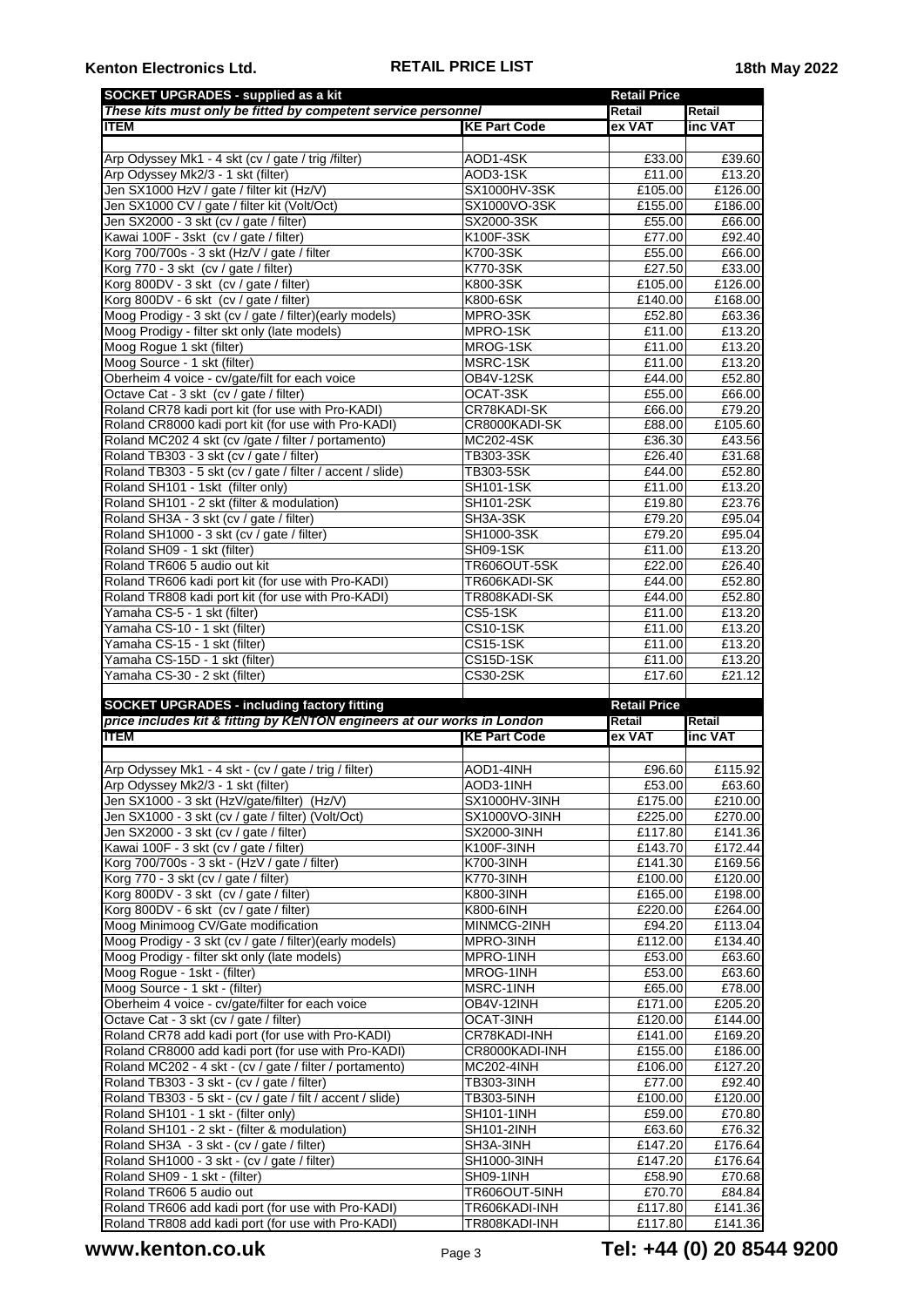| Yamaha CS-5 - 1skt - (filter)                              | CS5-1INH                         | £58.90              | £70.68  |
|------------------------------------------------------------|----------------------------------|---------------------|---------|
| Yamaha CS-10 - 1skt - (filter)                             | <b>CS10-1INH</b>                 | £58.90              | E70.68  |
| Yamaha CS-15 - 1skt - (filter)                             | <b>CS15-1INH</b>                 | £58.90              | £70.68  |
| Yamaha CS-15D - 1skt - (filter)                            | CS15D-1INH                       | £58.90              | £70.68  |
| Yamaha CS-30 - 2skt - (filter)                             | <b>CS30-1INH</b>                 | £70.70              | £84.84  |
|                                                            |                                  |                     |         |
| <b>Cables &amp; Adaptors</b>                               |                                  | <b>Retail Price</b> |         |
|                                                            |                                  | Retail              | Retail  |
| <b>ITEM</b>                                                | <b>KE Part Code</b>              | ex VAT              | inc VAT |
|                                                            |                                  |                     |         |
| MIDI lead plug to plug 0.5m                                | <b>B1-MD05</b>                   | £3.32               | £3.98   |
| MIDI lead plug to plug 1m                                  | B1-MD1                           | £3.48               | £4.18   |
| MIDI lead plug to plug 2m                                  | B1-MD2                           | £4.26               | £5.11   |
| MIDI lead plug to plug 3m                                  | B <sub>1</sub> -M <sub>D</sub> 3 | £5.11               | £6.13   |
|                                                            |                                  |                     |         |
| MIDI lead plug to plug 5m                                  | B1-MD5                           | £6.67               | £8.00   |
| MIDI lead plug to plug 6m                                  | K1-MD6                           | £7.45               | £8.94   |
| MIDI extension lead plug to socket 3m                      | <b>B1-MS3</b>                    | £4.20               | £5.04   |
| MIDI socket to socket barrel connector / adaptor           | B1-MDB                           | £4.40               | £5.28   |
|                                                            |                                  |                     |         |
| 3.5mm jack to 3.5mm jack lead 1.2m - mono                  | K1-3JP3JP1                       | £1.93               | £2.31   |
| 3.5mm jack to 3.5mm jack lead 2.5m - mono                  | K1-3JP3JP2                       | £2.77               | £3.33   |
| 3.5mm jack to 3.5mm jack lead 5m - mono                    | K1-3JP3JP5                       | £3.93               | £4.71   |
| 3.5mm jack to 3.5mm jack lead 10m - mono                   | K1-3JP3JP10                      | £5.23               | £6.27   |
| 3.5mm jack to 1/4" jack lead 1.2m - mono                   | K1-3JP6JP1                       | £2.64               | £3.17   |
| 3.5mm jack to 1/4" jack lead 2.5m - mono                   | K1-3JP6JP2                       | £3.47               | £4.16   |
| 3.5mm jack to 1/4" jack lead 5m - mono                     | K1-3JP6JP5                       | £4.62               | £5.54   |
| 1/4" mono jack skt to 2x 1/4" mono jack plugs 0.2m         | K1-TSFY2TS                       | £6.55               | £7.85   |
| 3.5mm mono jack to RING of 1/4" stereo jack lead 1.2m (*1) | K1-3JPR6SJP1                     | £6.93               | £8.32   |
| 3.5mm mono jack to RING of 1/4" stereo jack lead 2.5m (*1) | K1-3JPR6SJP3                     | £7.81               | £9.37   |
| 3.5mm mono jack to RING of 1/4" stereo jack lead 5m (*1)   | K1-3JPR6SJP5                     | £8.97               | £10.76  |
| 3.5mm mono jack to TIP of 1/4" stereo jack lead 1.2m (*1)  | K1-3JPT6SJP1                     | £6.93               | £8.32   |
| 3.5mm mono jack to TIP of 1/4" stereo jack lead 2.5m (*1)  | K1-3JPT6SJP3                     | £7.81               | £9.37   |
| 3.5mm mono jack to TIP of 1/4" stereo jack lead 5m (*1)    | K1-3JPT6SJP5                     | £8.97               | £10.76  |
| 2x 3.5mm mono jack to 1/4" TRS jack for Octave CAT 1.2m    | K1-3JPX26TRS1                    | £31.35              | £37.62  |
| 2x 3.5mm mono jack to 1/4" TRS jack for Octave CAT 2.5m    | K1-3JPX26TRS2                    | £33.00              | £39.60  |
| 2x 3.5mm mono jack to 1/4" TRS jack for Octave CAT 5m      | K1-3JPX26TRS5                    | £35.20              | £42.24  |
|                                                            |                                  |                     |         |
| Din sync lead 5 pin to 5 pin 1.2m                          | K1-5D5D1                         | £3.47               | £4.16   |
|                                                            | K1-5D5D2                         | £4.62               | £5.54   |
| Din sync lead 5 pin to 5 pin 2m                            |                                  | £5.17               |         |
| Din sync lead 5 pin to 5 pin 3m                            | K1-5D5D3                         |                     | £6.20   |
| Din sync lead 5 pin to 5 pin 5m                            | K1-5D5D5                         | £5.78               | £6.93   |
| Din sync splitter lead (2 plugs to 1 plug) 2m              | K1-5DY5D                         | £5.78               | £6.93   |
| 3.5mm jack to Cinch Jones plug 1.2m (for Moog) (*2)        |                                  |                     |         |
|                                                            | K1-3JP2CJP1                      | £12.10              | £14.52  |
| 3.5mm jack to Cinch Jones plug 3m (for Moog) (*2)          | K1-3JP2CJP2                      | £12.98              | £15.58  |
| 3.5mm jack to Cinch Jones plug 5m (for Moog) (*2)          | K1-3JP2CJP5                      | £14.14              | £16.96  |
| 8 pin Jones to 3 x 3.5mm jacks for EMS synths 1.2m         | K1-8JP33JP                       | £40.43              | £48.51  |
| 8 pin Jones to 3 x 3.5mm jacks for EMS synths 3m           | K1-8JP33JP2                      | £41.31              | £49.57  |
| 8 pin Jones to 3 x 3.5mm jacks for EMS synths 5m           | K1-8JP33JP5                      | £42.46              | £50.95  |
| 14 pin DCB to DCB cable - one direction only 2m (*3)       | K1-14DCB1                        | £40.43              | £48.51  |
| 14 pin DCB to DCB cable - bi directional<br>$2m$ ( $*3$ )  | K1-14DCB2                        | £51.98              | £62.37  |
|                                                            |                                  |                     |         |
| 5 pin Din to 2 x 3.5mm jack for SOLO (mk1 & mk2)           | K1-5D23JP                        | £6.93               | £8.32   |
| 8 pin mini-Din to 14 pin IEEE DCB cable for ProDCB         | K1-8MDP14DCB                     | £27.50              | £33.00  |
| 14 to 20 pin adaptor for JP8s with 20 pin OP-8 socket      | K1-DCB1420                       | £25.19              | £30.23  |
| 15 pin D to 14 pin IEEE DCB cable for PRO-4 only           | K1-15HP14DCB                     | £28.88              | £34.65  |
| 15 pin D to 20 pin plug DCB cable for PRO-4 only           | K1-15HP20DCB                     | E41.58              | £49.90  |
| Kadi cable for use with Pro Kadi / Pro2000 / Pro4          | K1-15HP15HP                      | £23.10              | £27.72  |
| Wasp cable for use with Pro Kadi / Pro2000 / Pro4          | K1-15HP8DP                       | £28.88              | £34.65  |
|                                                            |                                  |                     |         |
| Cinch Jones 2 pin plug only (Minimoog s-trig input)        | K1-2CJP                          | £5.78               | £6.93   |
| Cinch Jones 2 pin free socket (mates with CJ plug)         | K1-2CJFS                         | £6.36               | £7.63   |
| Cinch Jones 8 pin plug (for EMS)                           | K1-8CJP                          | £13.86              | £16.63  |
| 3.5mm metal jack plug - mono                               | K1-3JPM                          | £0.46               | £0.55   |
| 6.5mm metal jack plug - mono                               | K1-6JPM                          | £0.83               | £0.99   |
| 6.5mm metal jack plug - stereo                             | K1-6JPS                          | £0.99               | £1.19   |
|                                                            |                                  | £0.00               |         |
| CAT5E cable with RJ45 plugs 20metres                       | <b>H1-CAT520</b>                 | £12.10              | £14.52  |
| CAT5E cable with RJ45 plugs 30metres                       | <b>H1-CAT530</b>                 | £17.60              | £21.12  |
| CAT5E cable with RJ45 plugs 50metres                       | <b>H1-CAT550</b>                 | £23.10              | £27.72  |
| CAT5 coupler - RJ45 socket to RJ45 socket                  |                                  | £3.30               | £3.96   |
|                                                            | H1-CAT5FF                        |                     |         |
|                                                            |                                  |                     |         |